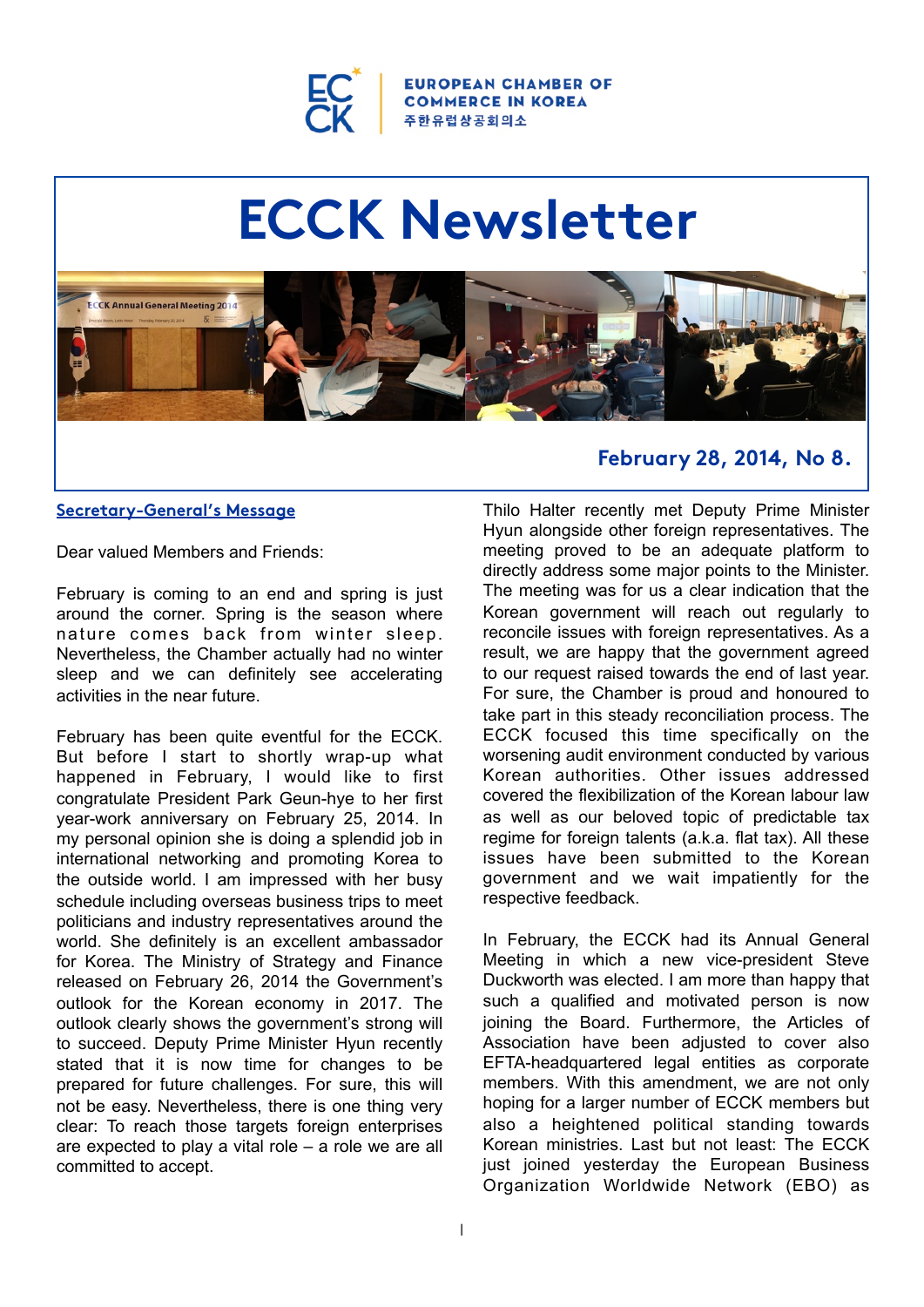

member. The EBO is the network of all European chambers and we are thrilled now be part of that global team.

In March there are some notable events I would like to ask you to consider participating, such as the ETP Day on March 14, the EU Gateway event on March 11 to 12, and the GNSS Asia Korean Industrial Seminar; you can find further details at [www.ecck.eu.](http://www.ecck.eu/)

I remain with best regards,

Christoph Heider Secretary-General, ECCK

#### **ECCK Annual General Meeting & Vice-President Election**



The ECCK convened the Annual General Meeting (AGM) and elected a new board member and vicepresident on February 20 at Lotte Hotel Sogongdong.



Steve Duckworth, managing director of Environmental Resources Management (ERM) Korea, was elected to assume the role as vice-president since his predecessor, Hans-Christian Baertels at BMW Korea left for the new position in Beijing, China.

Mr Duckworth is a UK citizen and the managing director of ERM Korea Ltd, the branch of a global provider of environmental, health, safety, and risk consulting services. He has 27 years of

professional experience in environmental, health, safety, and is a Chartered Member of the UK's Institute of Wastes Management. He has a BSc in Environmental Science from Lancaster University in the UK. Mr Duckworth has worked with ERM since 1994 in Hong Kong and has spells of residency with ERM in Hong Kong, Thailand, and South Korea.

Following the election, Thilo Halter, president of the ECCK, reported the Chamber's achievements and issues in 2013. He appreciated the strong support from members and promised to double the Chamber's efforts for benefits to members.

ECCK members also agreed to amend the Chamber's Articles of Association in order to expand its membership, voting rights, and executive positions to companies from Iceland, Liechtenstein, Norway, and Switzerland – member states of the European Free Trade Association (EFTA).

#### **Committee Activities**

#### *Beer, Wine & Sprits (BWS) Committee*

The newly established Beer, Wine & Spirits (BWS) committee held its first official working-level meeting on February 17. The meeting was to update market access issues for 2014 as the committee has launched its full operation.

#### *Chemical Committee*

The Chemical Committee held its first workinglevel meeting on February 24. Experts from member companies shared updates on K-REACH and Chemicals Control Act for which enforcement decrees had been announced a few days before the meeting. The Committee discussed its next step with respect to the decrees as well as ECCK's effective roles in the process.

#### *Cosmetics Committee*

The Cosmetics Committee held its first meeting in 2014 on February 18 at the Seoul Square Building. The meeting was to lay out direction and organize action plans for 2014. Prior to the meeting, the committee convened to update cosmetic issues and policy plans in 2014 in January with officials from Ministry of Food and Drug Safety. The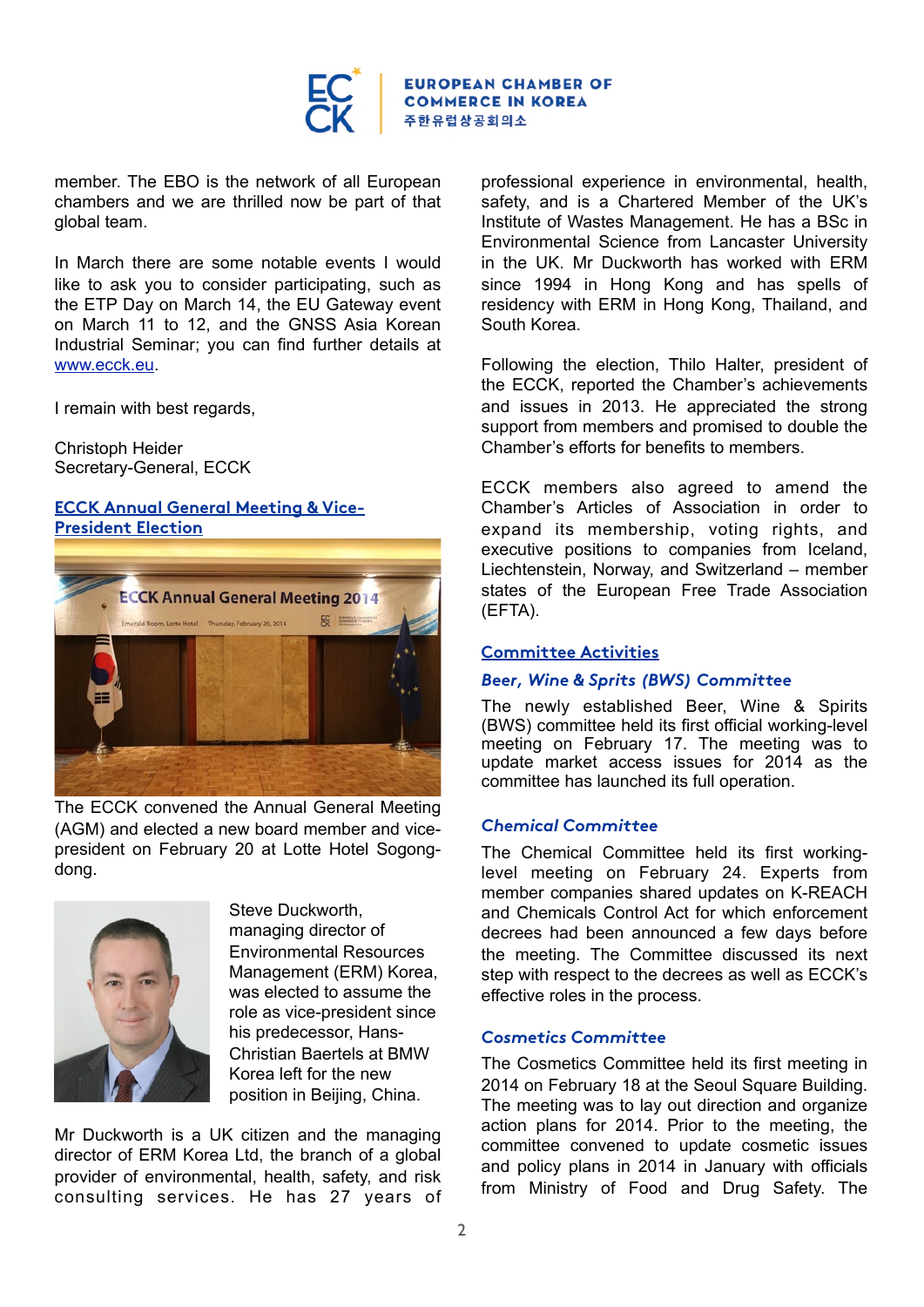

#### **EUROPEAN CHAMBER OF COMMERCE IN KOREA** 주한유럽상공회의소

Cosmetics Committee also had a meeting with Cosmetica Italia - the personal care association in the "Italy with Style" organized by the Italian Trade Promotion Agency and the Italian Chamber (ITCCK) on February 11 at Lotte Hotel. In the event, the Committee introduced the ECCK and explained regulations in the cosmetic industry for Italian companies in or entering the Korean market.

#### *Healthcare Committee*

The ECCK Healthcare Committee submitted an official letter to Ministry of Health and Welfare with the Korea Research-Based Pharmaceutical Industry Association (KRPIA) regarding the recently amended Price-Volume Agreement (PVA). The pricing system is expected to be an issue of keen interest this year, as the Ministry of Health and Welfare not only keeps most of the amendments but has also added a new regulation: "if it has increased by 10% or more and KRW 5 billion, that drug will be subject to a price renegotiation"

## *ECCK Legal and Compliance*



On December 18, 2013, the Supreme Court of Korea handed down a decision in which it set out conditions for compensations that are to be considered as part of an employee's 'ordinary wage.' What constitutes 'ordinary wage' had been a huge issue in labour relations in Korea, because it would be the basis for calculation of compensation for overtime, unused annual leave and severance payment. Within this context, the ECCK Legal and Compliance Division offered two free of charge seminars on 'ordinary wages' in Seoul (Jan. 22 &23) and in Busan (Feb.12) in cooperation with its legal partners Yulchon and Yoon & Yang. Both sessions were well attended and saw active involvement of the participants.



## **Upcoming ECCK Events**

## *Logistics & Transport Committee Kick-off Meeting*

- Time & Date: 16:00, Wednesday, March 12.
- Venue: Conference Room, Seoul Square Building (3F)

## *Marine & Shipbuilding Committee Meeting*

- Time & Date: 09:00-11:30, Friday, March 14.
- Venue: Drawing Room, Park Hyatt Hotel Busan (33F)
- Admission Fee: 44,000 won (VAT included)

## *Healthcare Committee Meeting*

- Time: TBD
- Date: Thursday, March 20.
- Venue: Meeting Room, Seoul Square Building (3F)

## *CSR Forum Meeting*

- Time & Date: 17:00-18:00, Thursday, March 20.
- Venue: Seoul Square Building (3F)

## *ECCK Network Night*

- Date: March 27 (Save the Date)
- Venue: TBD

#### *Insurance Committee Meeting*

- Time & Date: 12:00-14:00, Friday, March 28.
- Venue: TBD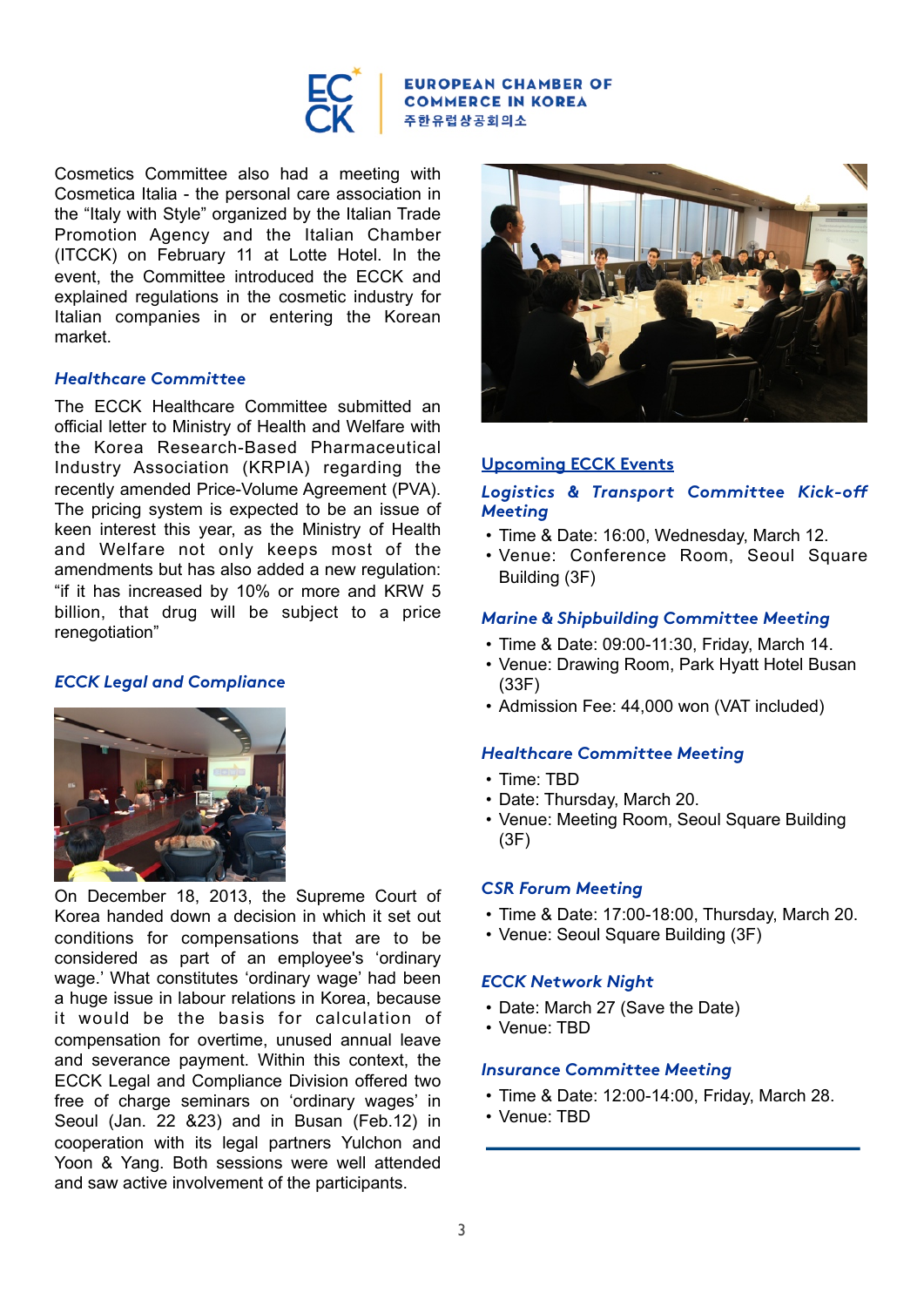

#### **EU-Sponsored Events**

#### *EU Gateway Business Mission*

The ECCK is pleased to promote a EU-funded program that helps European SMEs establish longlasting business collaborations with Korean counterparts. In March, a EU Business Mission, comprised of 35 companies from 13 EU member states in the field of healthcare and medical technology, will visit Korea and have two exhibition days to cultivate potential business partners and promote their products. Hosted by the EU, the Business Mission will offer you a chance to expand your network to European companies entering the Korean market and update knowledge on innovative technologies.

- Time & Date: 10:00-18:00, March 11-12.
- Venue: Harmony Ballroom (HL), COEX InterContinental Hotel
- Category: Hospital facilities & surgical instruments, diagnostic equipment, dental instruments & equipment, medical devices & equipment, cure apparatus, medical supplies & consumables, etc.

#### For registration, [click here](http://www.eu-gateway.kr/euro/EventCompanyRegi2.jsp)



#### *GNSS Asia Korean Industrial Seminar*

The 2014 GNSS (Global Navigation Satellite Systems) Asia Korean Industrial Seminar is organized by GNSS.asia (ZiiN Consulting & Electronics and Tele-communications Research Institute), National Geographic Information Institute, and supported by Korean GNSS Society and the Korean Spatial Information Society. The half-day event will bring together key industrial and institutional GNSS players from the European Union and Korea.

GNSS.asia Project is funded by the European Commission under the Seventh Framework Program grant agreement No 28724.

- Time & Date: 14:00-18:00, Thursday, March 13.
- Venue: National Geographic Information Institute
- Hosted by GNSS.asia & National Geographic Information Institute (NGII)
- Supported by KGS (Korean GNSS Society), KSIS (Korea Spatial Information Society)
- Audience: industrial and academic representatives, technical experts, GNSS policy makers

For more information: [www.gnss.asia](http://www.gnss.asia)

Speakers will include Korean and European industry experts while the seminar's audience will gather European and Korean business leaders, senior government officials and representatives from EU trade offices and EU delegation to Korea. The Seminar will be of interest to industry experts engaged in the GNSS downstream sector and related services. Furthermore, collaboration opportunities financed under Horizon 2020 will also be discussed during interaction between the relevant parties.

#### *ETP Korea Day*

The Executive Training Programme (ETP) is a European Commission funded program providing EU companies with the business, language, and cultural training necessary for success in the Korean market. This year, 11 participants from Europe are enrolled in the program.

On March 14, the ECCK, the EU Delegation to Korea, Yonsei University, and Deloitte are coorganizing an information session to promote the program as well as encourage participants to network with European businesspeople who have already entered the Korean market.

The session is free of charge, and will offer an opportunity to engage European executives with an eye on the Korean market.

- Time & Date: 11:15 13:30, Friday, March 14.
- Venue: Diamond Hall, Seoul Plaza Hotel (22F).
- Lunch will be provided.

#### [Click here to RSVP](https://docs.google.com/forms/d/18Co5AYBWSU9fm0zFu8xLXoN7fzbnPJlKNVAOyweRVNg/viewform)

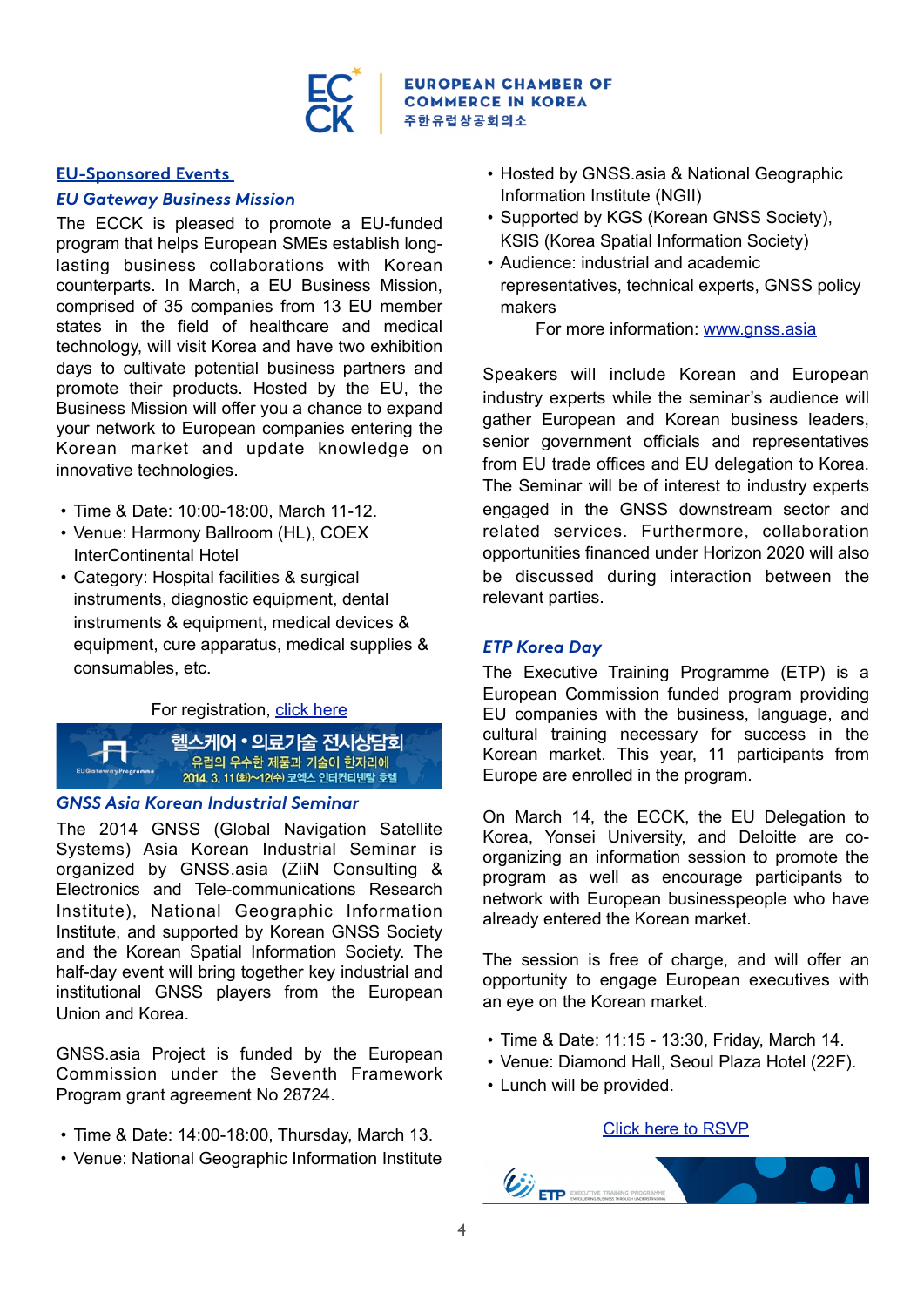

## **Promotional Article**

## *World Retail Congress Asia Pacific*

The Asia Pacific region is witnessing rapid change. Increased urbanization, a growing middle class and a new technology hungry generation have meant that today's shoppers are more sophisticated and demanding of retailers. Greater internet access has allowed online retail to soar whilst individual country markets are seeing tremendous economic growth; all of this presents exciting retail opportunities to local and international players.

In response to these fundamental shifts in consumer buying habits the World Retail Congress, Asia Pacific, provides a vital platform for the most senior members of the retail community to define, discuss and debate the critical issues on the retail agenda.

Now in its 4th year, the World Retail Congress, Asia Pacific, is the largest and most influential gathering of international and regional retailers in the Asia Pacific region. Taking place **March 24-27** at the **Marina Bay Sands in Singapore** the congress will bring together over **600 retail CEOs, Chairmen, Presidents and Managing Directors** presenting an unmatched opportunity to develop a comprehensive understanding of upcoming strategic retail opportunities in the Asia Pacific region.

The World Retail Congress, Asia Pacific, has been developed in close consultation with the industry's leading figureheads. Successful retailers from across the region have shared their experiences, knowledge and thoughts ensuring the Congress program is timely, relevant and truly reflects the CEOs agenda. The resulting program provides over **50 hours of content** offering practical case studies and active solutions to entering and succeeding within these new, emerging markets.

## **Key themes on the 2014 Agenda**

• Country specific sessions that will explore the unique challenges and opportunities of the region's new growth markets including Korea, India, Indonesia, Japan, Malaysia and the Philippines.

- Successful e-Commerce capabilities with specific insights into Korea's e-Commerce boom and the growth of m-Commerce in Asia
- Supply chain and logistics innovation: Discussing best practice examples that will help you to navigate the complex Asian supply chain networks
- Bricks and mortar modernization: Assessing 2nd and 3rd tier locations, innovative store design and Asia's hypermarket landscape
- Enhanced customer experience: The reality of multi-channel retailing in Asia and engaging international brands with customers on a local level

Over 90 expert speakers will be sharing their insights and experiences into how they will be developing their strategy to respond to the changing market dynamics.

Alongside this, the congress offers **over 10 hours of dedicated networking** where face-to-face meetings can be arranged and lasting business partnerships established with Asia Pacific's retail elite.

As an additional feature to the Congress, the China Focus Day provides an exclusive one-day forum focusing on the unique retail landscape of China. Finally, the retail study tour of Singapore offers an unrivalled day of creative inspiration and insights into the latest in store design and innovation.

This essential date in the retail calendar will give businesses the competitive advantage in this exciting and profitable region.

For more information please contact the World Retail Congress Asia Pacific Team:

Call: +44 (0) 203 033 2288 Email: [info@worldretailcongress.com](mailto:info@worldretailcongress.com) Website[: www.worldretailcongressasia.com](http://www.worldretailcongressasia.com/)



24 - 27 March 2014 .<br>Marina Bay Sands Hotel, Singapore